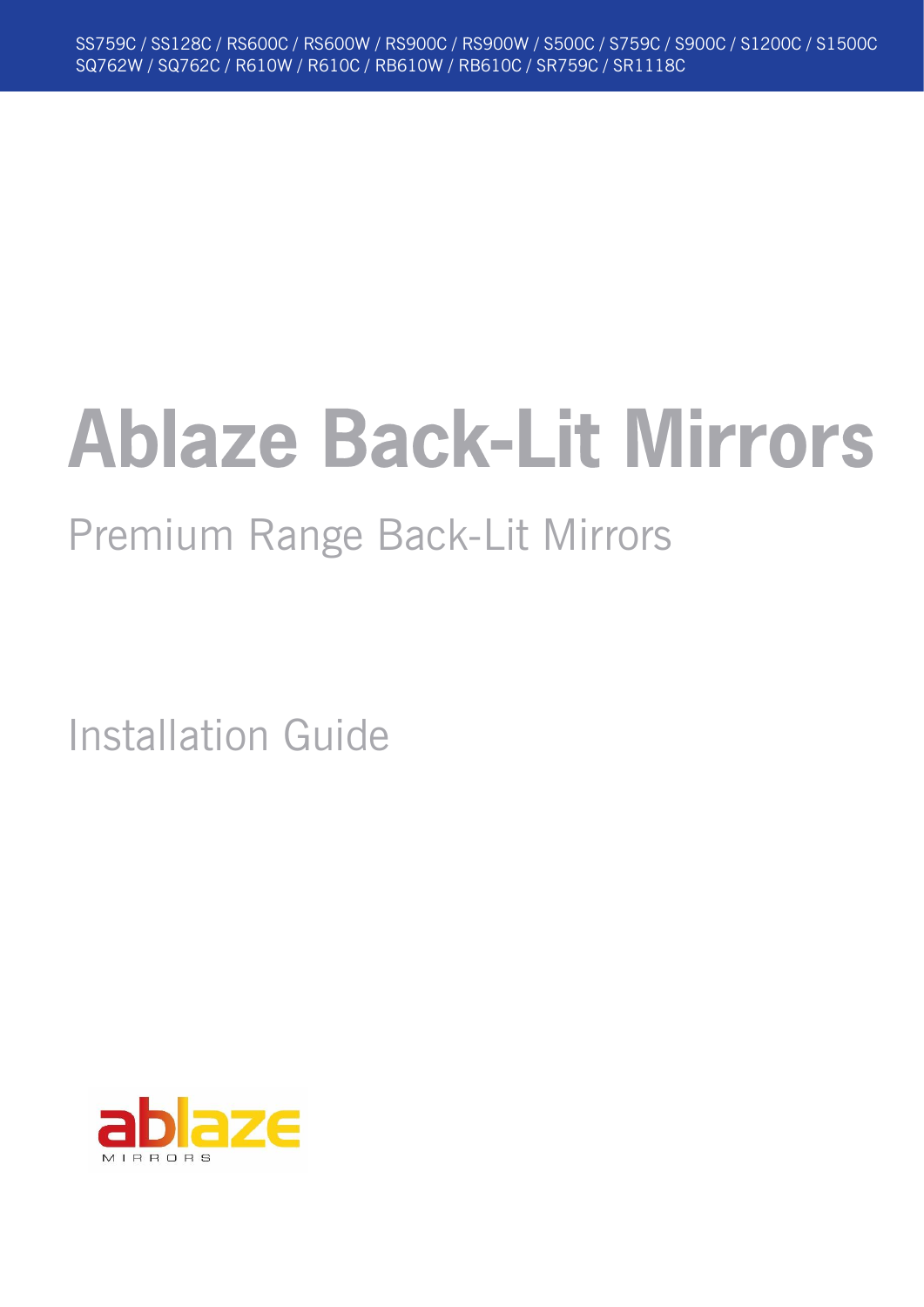## **Contents**

| Installation                    |  |
|---------------------------------|--|
| <b>Technical Specifications</b> |  |
| Safety & Care Information       |  |
| <b>Warranty Information</b>     |  |
| Contact Us                      |  |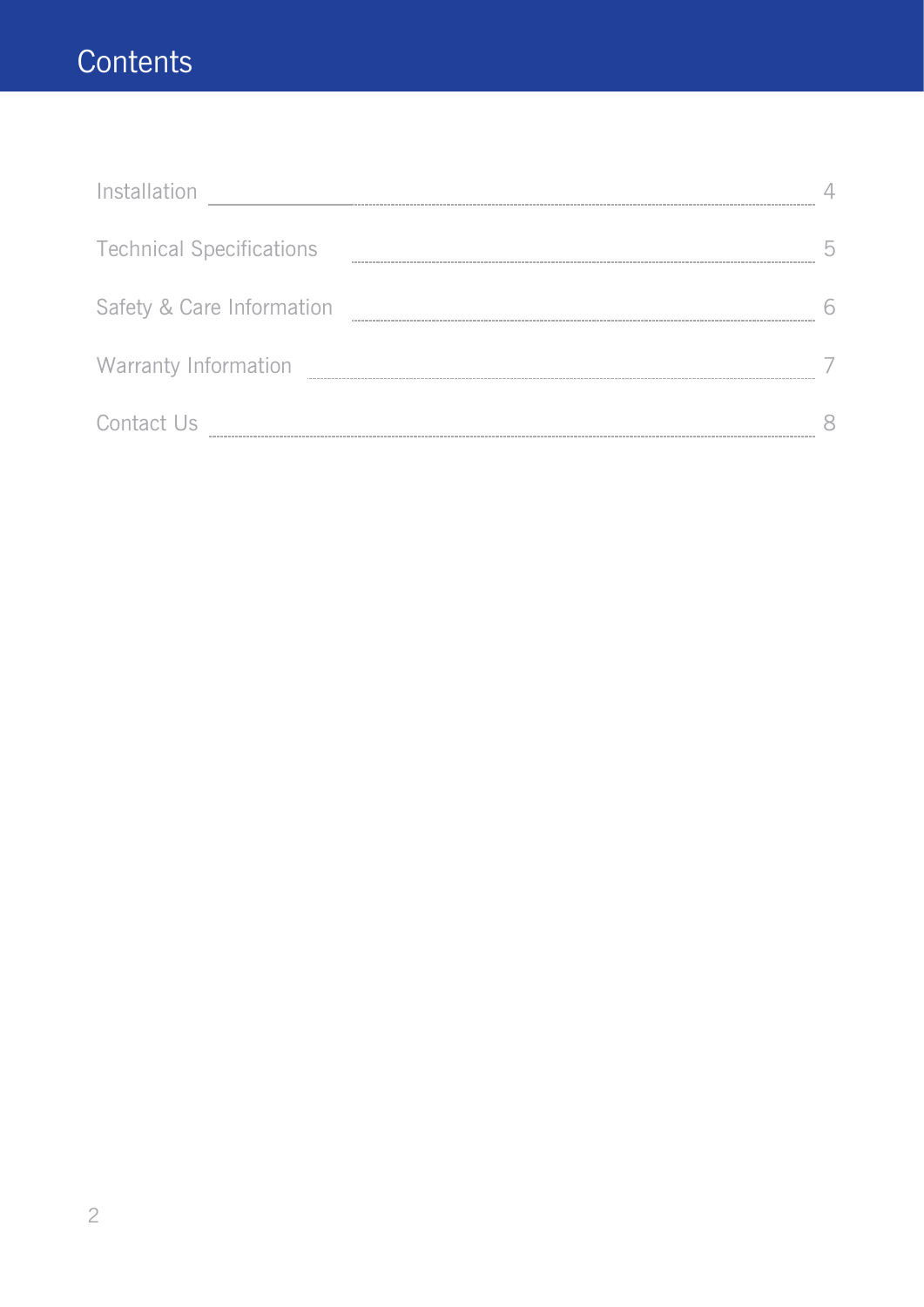### Installation



#### Key

- 1. Wall & mains supply
- 2. Junction box
- 3. Connection block
- 4. Transformer
- 5. Demister connection
- 6. Heating element
- 7. Backbox
- 8. Screw & wall plug
- 9. Metal hanger
- 10. Mirror

The Ablaze Premium Back-Lit Mirror models in this guide are designed to be concealed wired (hardwired) through the back of the mirror and wired into a separate switch, timer or PIR movement sensor. The Ablaze Premium Back-Lit Mirrors come in two parts: the mirror with hangers and demister attached and the backbox containing the lights and transformer. There is a small screw used to secure these two parts together during transportation which needs to be removed prior to installation.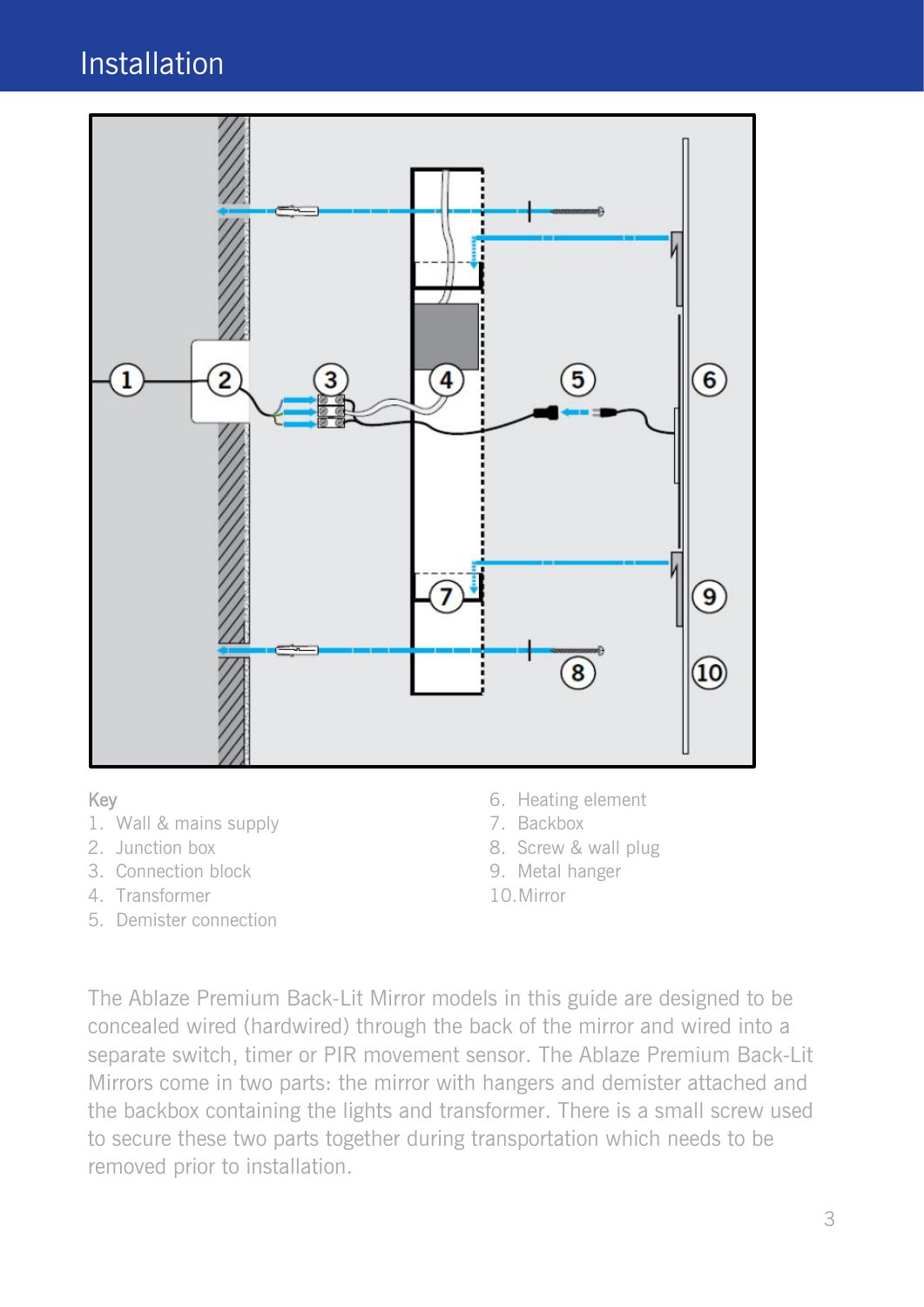#### 1. Switch off the mains power

You will be installing the Ablaze Back-Lit Mirror as part of a high voltage mains electrical circuit. To ensure your safety and to protect the mirror, switch off the mains power before you start the installation.

#### 2. Plan the installation and layout

The Ablaze Back-Lit Mirrors require mains supply and a switch/timer/PIR movement sensor. Measure out and install all the necessary items before you install the mirror.

#### 3. Fix the backbox to the wall and connect to main supply

Remove the small fixing screw that holds the backbox to the mirror (see diagram below) and lift the backbox away from the mirror. Place the backbox onto the wall central to your desired final position. Whilst in position mark the four fixing holes. Drill pilot holes in the four marked position and insert wall plugs. Screw the backbox into position. Pull the mains supply cable through the centre of the backbox and wire into the connection block.



Please note the location of the screw will differ for each model

#### 4. Hang the mirror onto the backbox

Connect the Thermomirror demister by slotting the black cable from the back of the mirror into the black cable at the connection block. Line up the mirror above the backbox and gently lower the mirror until the brackets clip into place and you can feel the backbox take the weight of the mirror.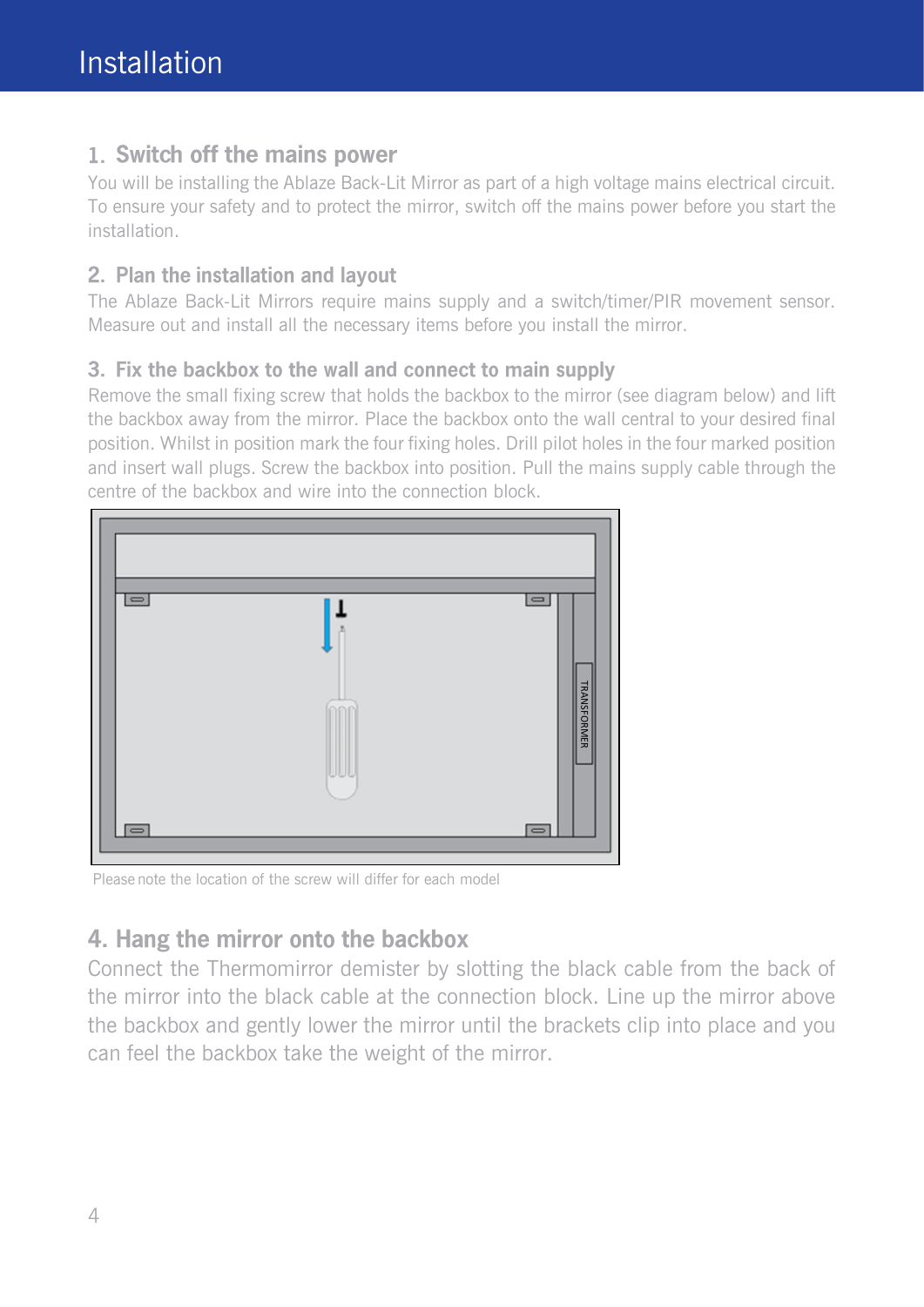# Technical Specifications

| <b>CODE</b>   | <b>LIGHT</b> | SIZE (MM)          | <b>MOUNTING</b> | <b>OUTPUT</b><br><b>WATTAGE</b> | <b>DEMISTER</b><br><b>INCLUDED</b> |
|---------------|--------------|--------------------|-----------------|---------------------------------|------------------------------------|
| <b>SS759C</b> | Cool         | W900 x H750 x D43  | H/V             | 86                              | Y                                  |
| <b>SS128C</b> | Cool         | W1200 x H800 x D43 | H/V             | 108                             | Y                                  |
| <b>RS600C</b> | Cool         | 600 ø x D43        | N/A             | 41                              | Y                                  |
| <b>RS600W</b> | Warm         | 600 ø x D43        | N/A             | 41                              | Y                                  |
| <b>RS900C</b> | Cool         | 900 ø x D43        | N/A             | 79                              | Y                                  |
| <b>RS900W</b> | Warm         | 900 ø x D43        | N/A             | 79                              | Y                                  |
| <b>S500C</b>  | Cool         | W750 x H500 x D45  | H/V             | 39                              | Y                                  |
| S759C         | Cool         | W900 x H750 x D45  | H/V             | 55                              | Y                                  |
| <b>S900C</b>  | Cool         | W900 x H900 x D45  | N/A             | 68                              | Y                                  |
| S1200C        | Cool         | W1200 x H800 x D45 | H/V             | 103                             | Υ                                  |
| S1500C        | Cool         | W1500 x H800 x D45 | H/V             | 115                             | Y                                  |
| SQ762W        | Warm         | W762 x H762 x D45  | N/A             | 47                              | Y                                  |
| SQ762C        | Cool         | W762 x H762 x D45  | N/A             | 47                              | Y                                  |
| <b>R610W</b>  | Warm         | 863 ø x D45        | N/A             | 48                              | Y                                  |
| <b>R610C</b>  | Cool         | $914$ ø x D45      | N/A             | 50                              | Y                                  |
| <b>RB610W</b> | Warm         | $610$ ø x D45      | N/A             | 18                              | $\mathbb N$                        |
| <b>RB610C</b> | Cool         | $610$ ø x D45      | N/A             | 18                              | $\mathbb N$                        |
| <b>SR759C</b> | Cool         | W900 x H750 x D45  | H/V             | 51                              | Υ                                  |
| SR1118C       | Cool         | W1200 x H800 x D45 | H/V             | 66                              | Υ                                  |

H = Horizontal Mount

 $V =$  Vertical Mount

| Supply Voltage       | 240V 50Hz        |
|----------------------|------------------|
| <b>Wiring Method</b> | <b>Hardwired</b> |
| Warranty             | <b>3vrs</b>      |
| Lighting Type        | エトレー             |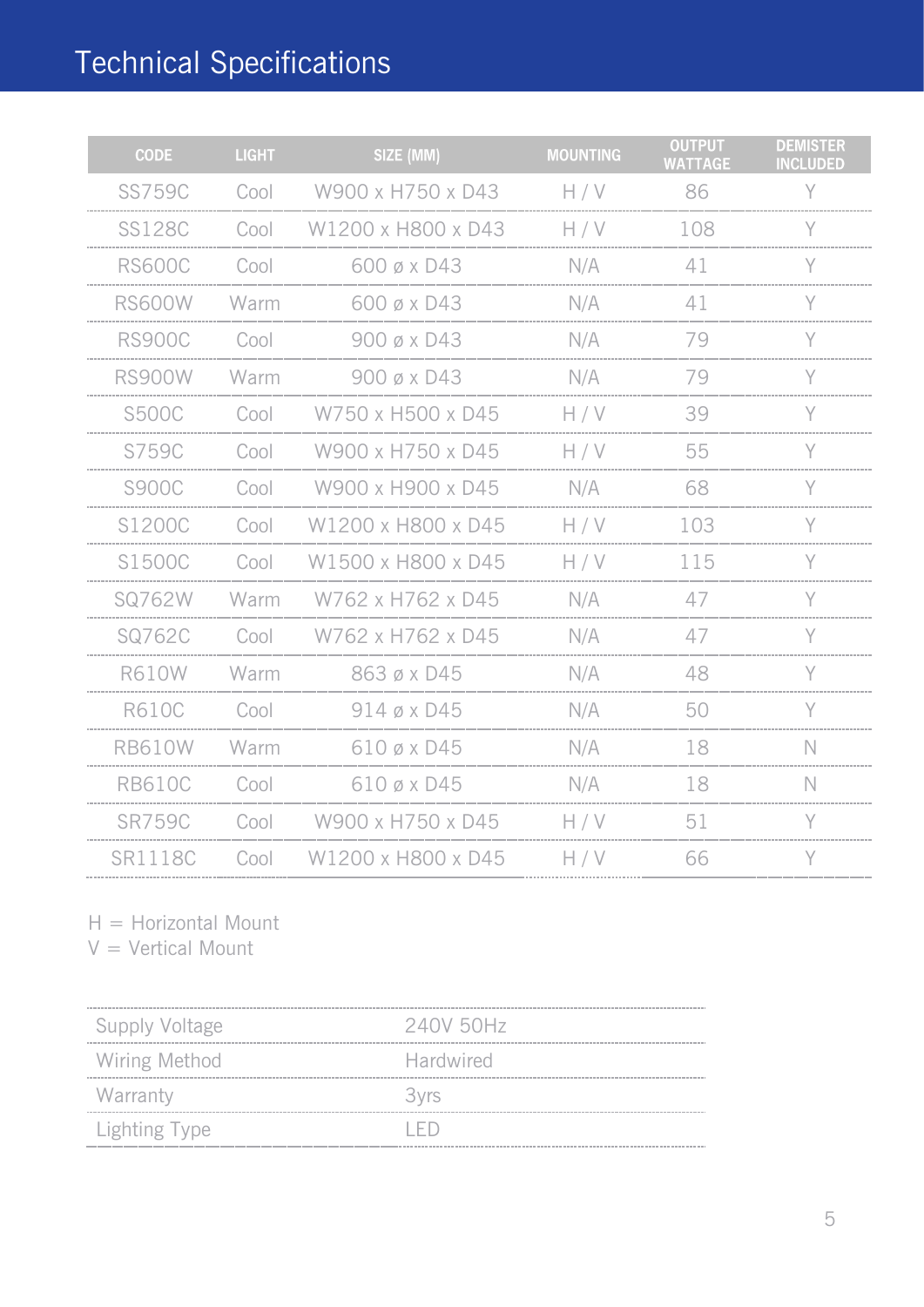#### **Safety Information**

Ablaze Back-lit Mirrors should be installed and tested by a qualified electrician and in accordance with current local regulations. Where possible the Ablaze Back-Lit Mirror should be screwed into studs or other suitable dry wall anchors, if fixing to hollow walls suitable anchors should be used.

Please read and understand this installation guide in before commencing installation. If you have any queries in regards to installation, please call 1300 368 631.

- Observe and adhere to electrical guidelines when placing your Ablaze Back-Lit Mirror in wet areas
- Ensure any timers or switches used are installed in correct zones according to the IP rating of the timer/switch.

#### **Care Information**

For best results clean mirrors with methylated spirits and water at a rate of 30% methylated spirits and 70% water. Do not use Windex or similar chemical cleaning products. Avoid getting water on the sides or back of the mirror as damage to the silver backing can occur. In coastal areas it is recommended to wipe around the edge of the mirror once a month to avoid salt build up that can cause silver creep.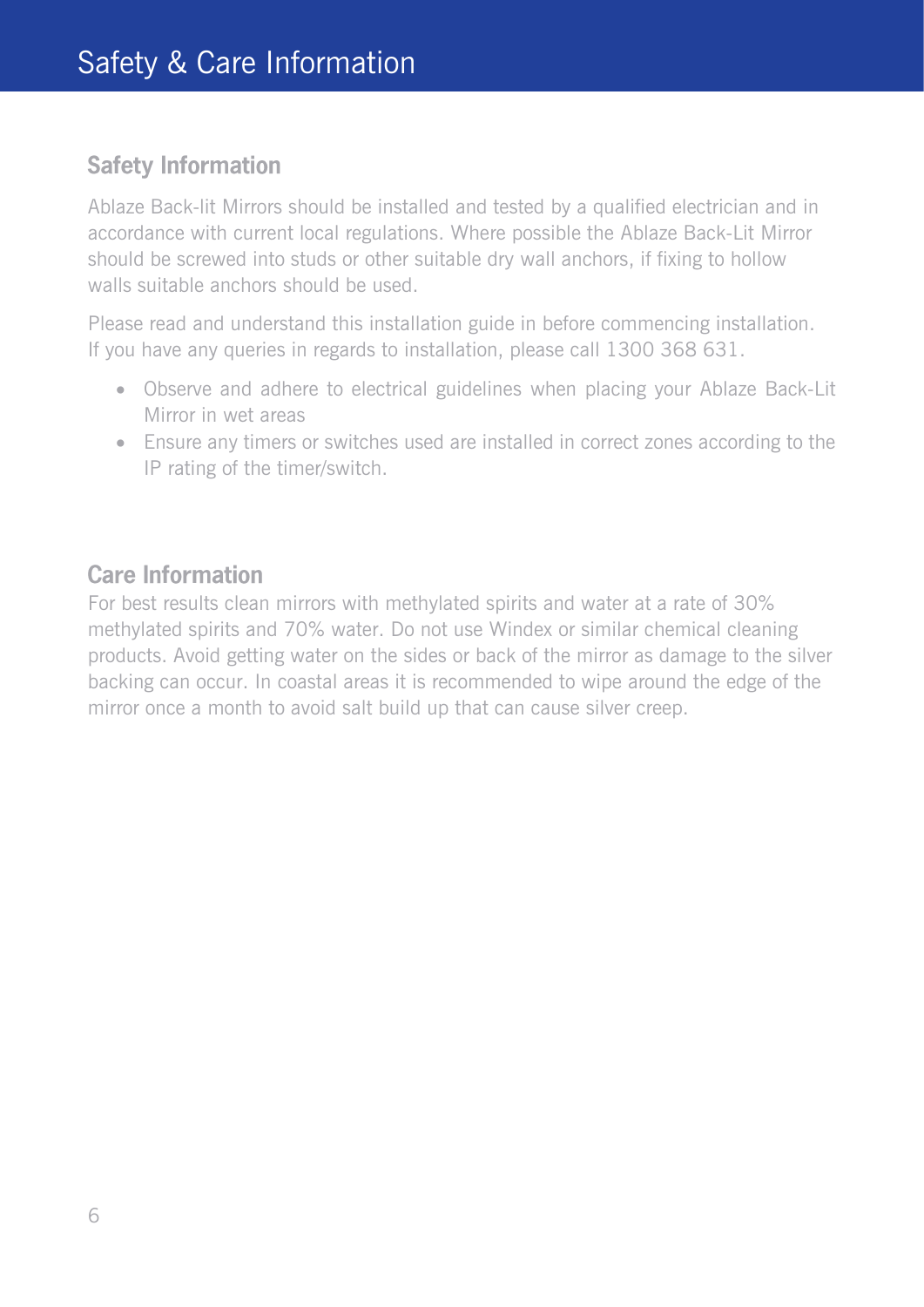Thermogroup covers all its products with a satisfaction guarantee. In addition, Thermogroup will supply a replacement product where a fault is shown to be caused by manufacture, materials or workmanship providing the goods have been installed correctly and according to installation instructions. This guarantee does not include removal, freight or installation costs. Thermogroup's products come with guarantees that cannot be excluded under Australian Consumer Law and you are entitled to a replacement or refund for a major failure & compensation for any other reasonable foreseeable loss or damage. You are also entitled to have the goods repaired or replaced if the goods fail to be of acceptable quality and the failure does not amount to a major failure.

To use the warranty, repair or service the customer must provide purchase invoice/receipt, and completed warranty registration form.

If the product develops a fault within the warranty period due to normal wear and tear, Thermogroup at its discretion will recognise whether it's a faulty product or not. If it is impossible or not economical for the manufacturer to repair the product, the manufacturer will replace the faulty product with a new unit of the same model or if there is no stock available of the same model as the product, the manufacturer will replace the product with a new unit of a similar size. No responsibility can be taken for altered dimensions and lining up of existing holes.

The repair service offered within the warranty period only covers the faults and problems as developed from the manufacturer's errors. Any damage caused by improper use or carelessness or incorrect wiring is not covered.

Thermogroup is not responsible for any monetary loss or injuries caused by improper use of this product.